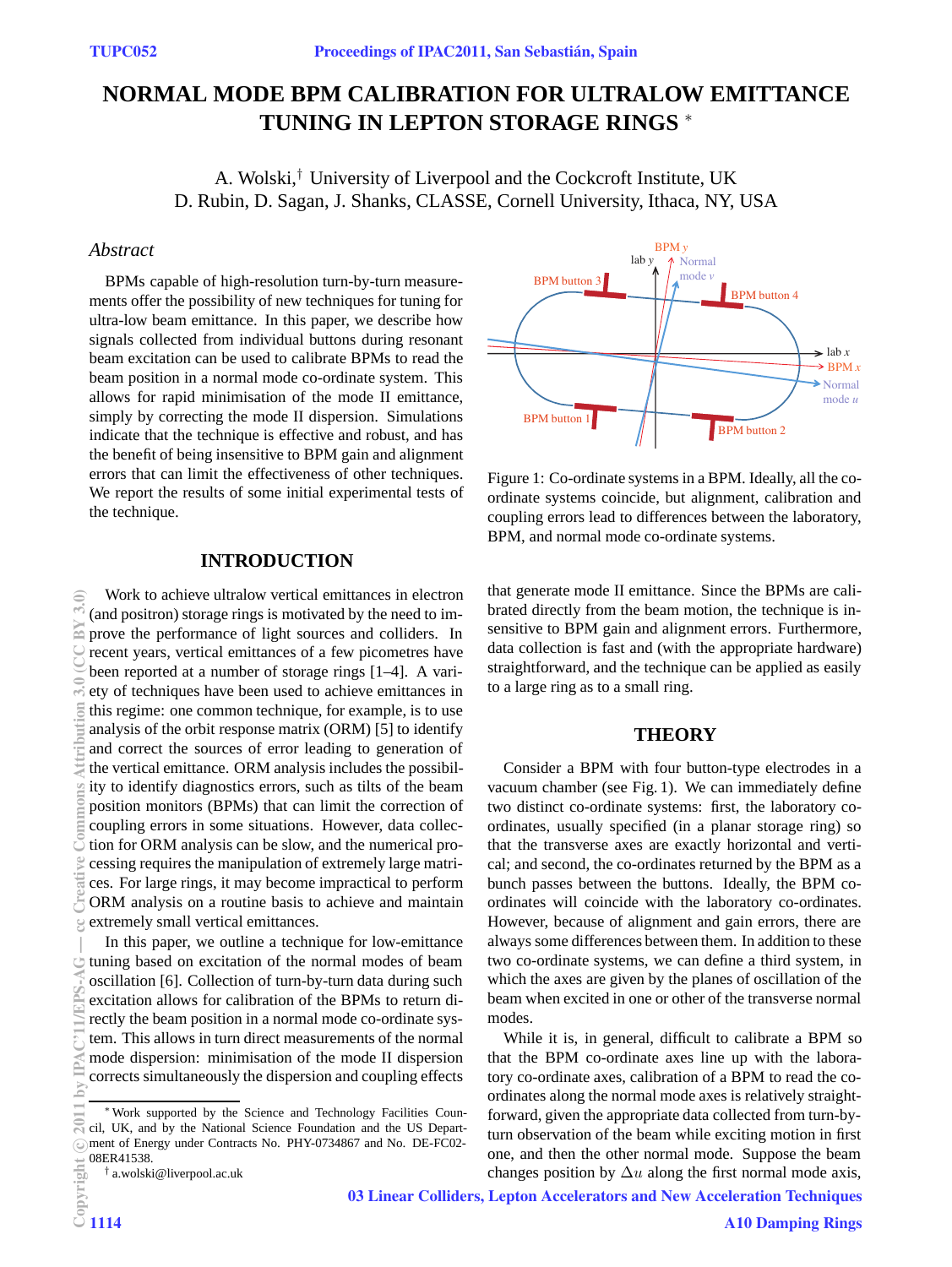and by  $\Delta v$  along the second normal mode axis. Assuming a linear response, appropriate for small position changes,the button signals change by:

$$
\begin{pmatrix}\n\Delta b_1 \\
\Delta b_2 \\
\Delta b_3 \\
\Delta b_4\n\end{pmatrix} = BC \begin{pmatrix}\n\Delta u \\
\Delta v\n\end{pmatrix},
$$
\n(1)

where:

$$
B = \begin{pmatrix} 1 & 1 \\ \left(\frac{\partial b_2}{\partial b_1}\right)_v & \left(\frac{\partial b_2}{\partial b_1}\right)_u \\ \left(\frac{\partial b_3}{\partial b_1}\right)_v & \left(\frac{\partial b_3}{\partial b_1}\right)_u \\ \left(\frac{\partial b_4}{\partial b_1}\right)_v & \left(\frac{\partial b_4}{\partial b_1}\right)_u \end{pmatrix},
$$
(2)

and:

$$
C = \begin{pmatrix} \left(\frac{\partial b_1}{\partial u}\right)_v & 0\\ 0 & \left(\frac{\partial b_1}{\partial v}\right)_u \end{pmatrix}.
$$
 (3)

The matrix C essentially sets the scales of the axes, and can be estimated using a model of the BPM button geometry and signal processing electronics assuming that the normal mode axes are not too far different from the Cartesian axes. The matrix  $B$  contains the significant information for constructing the beam motion along each of the normal mode axes, from measured changes in the signals on the four buttons. The components of  $B$  can be measured by observing the variation in button signals, while exciting the beam in one or other of the normal modes. For example, if the signals on buttons 1 and 2 are recorded over a number of turns while exciting the beam in normal mode I (in which the position along the  $v$  axis is fixed), then a correlation plot of  $b_2$  versus  $b_1$  will be fitted by a straight line with gradient  $(\partial b_2/\partial b_1)_v$ . Once the calibration matrices B and C have been obtained, then the inverse matrices can be applied to any set of measured changes in BPM button signals, to determine the corresponding change in beam position along the normal mode axes.

As already mentioned, the matrix  $C$  essentially sets the scale along each of the normal mode axes. If the goal is to zero the change in beam position along one normal mode axis with respect to some specified change in machine conditions (as in, for example, a change in energy made during a dispersion measurement), then errors in  $C$  should not be important. Since the calibration (measurement of  $B$ ) can be performed quite quickly, it is reasonable to re-calibrate the BPMs after any significant change in beam position.

Suppose that the storage ring is tuned so that a change in beam energy (resulting, for example, from a change in RF frequency) results in motion purely along the mode I axis at a particular location. In that case, the mode II dispersion is zero at that location. Then, any emission of synchrotron radiation at that location will result in excitation of mode I motion only. If the mode II dispersion is zero at all locations where synchrotron radiation is generated, then the mode II emittance will damp to the limit given by the opening angle of the radiation. Hence, to tune a storage ring for minimum mode II emittance, one can perform

the following two steps: (1) calibrate the BPMs to read the beam motion along the normal mode axes; (2) tune the machine (using skew quadrupoles, or other convenient correctors) to minimise the mode II dispersion. By eliminating mode II dispersion, mode II emittance vanishes, regardless of transverse coupling. Hence, following the calibration, low-emittance tuning is achieved in a single step. This is in contrast to conventional methods, which often involve separate correction of the vertical dispersion and the betatron coupling.

#### **SIMULATIONS**

The BPM calibration and low-emittance tuning procedure outlined in the previous section is easily investigated in simulation. We used a model of CesrTA [7], including a model for the nonlinear response of the BPM button signals to changes in beam position. In the simulation, we first applied a set of alignment errors to the magnets (including vertical alignment and tilt errors on the dipoles, quadrupoles, and sextupoles), and alignment and gain errors to the BPMs. An orbit correction using the vertical steering magnets was then performed. Then, the BPM calibration process was simulated by tracking the beam over multiple turns first in one, and then in the other transverse normal mode. The calibration matrices found from the tracking were applied to determine the mode II dispersion, which was corrected using skew quadrupole magnets, with strengths determined from the nominal response matrix between the mode II dispersion and the skew quadrupoles. The calibration and mode II dispersion process was iterated, and the final mode II emittance calculated. The entire simulation was repeated for 1000 seeds of machine error. Fig. 2 compares the resulting distribution of the emittance for different levels of BPM gain error, in the case that the correction is based on either the vertical dispersion (Fig. 2 top), or the mode II dispersion (Fig. 2 bottom). When using the vertical dispersion, the distribution peaks at just under 50 pm vertical emittance with zero BPM gain errors, and even quite small gain errors can have a strong adverse effect on the final emittance achieved. However, when using the normal mode dispersion, the distribution peaks at less than 10 pm, and is completely insensitive to BPM gain errors.

#### **EXPERIMENTAL RESULTS**

Experimental tests of the BPM calibration and lowemittance tuning technique were carried out at CesrTA. The diagnostics system allows for collection of 1024 turns of data from each BPM button, while resonantly exciting the beam in either of the transverse normal modes (i.e. at either of the betatron frequencies).

Fig. 3 shows an example of calibration data collected from a single BPM, during resonant excitation of normal mode I. If the amplitude of the beam oscillation is too large, then nonlinear effects may begin to appear; however,

03 Linear Colliders, Lepton Accelerators and New Acceleration Techniques

듮

Commons

g